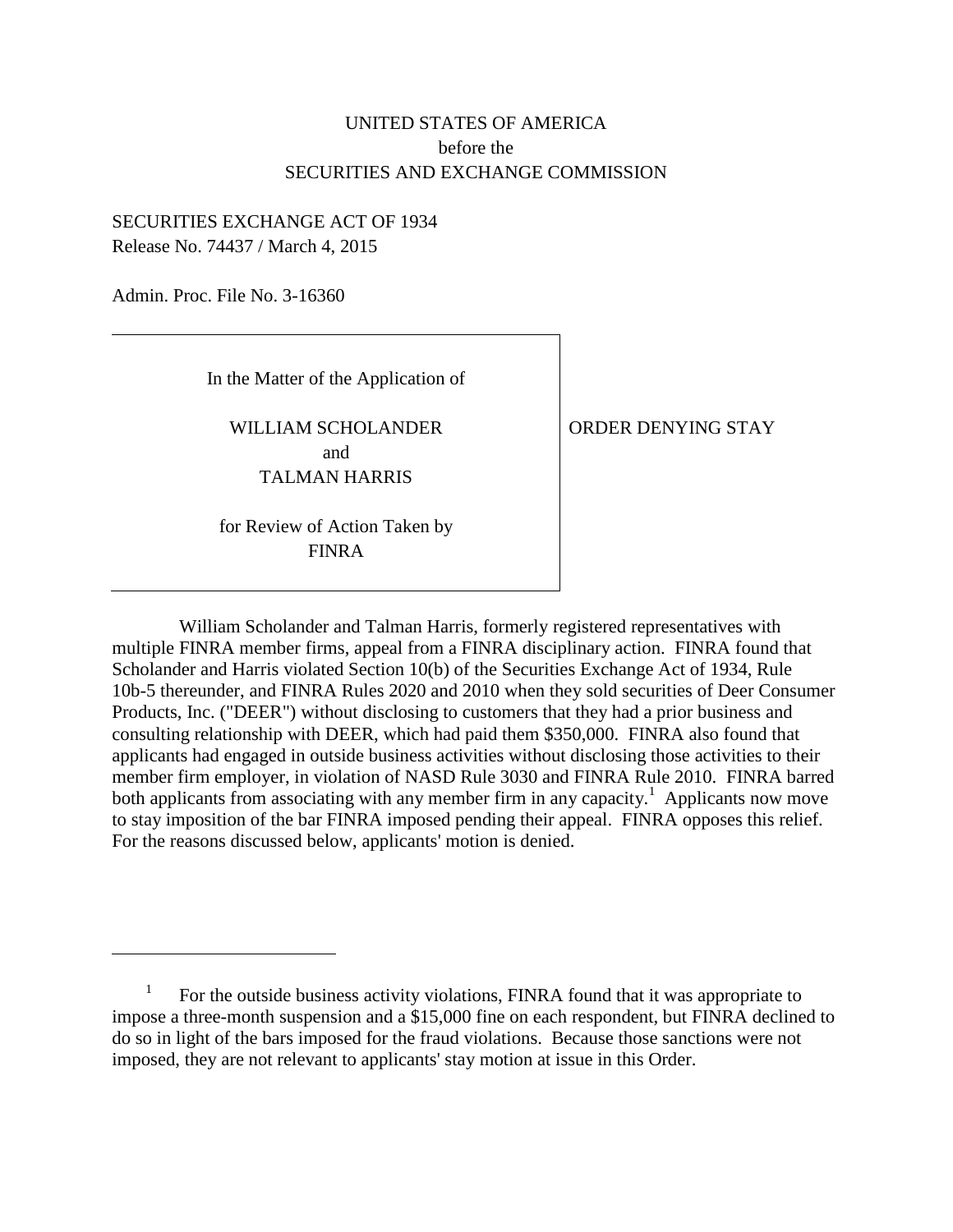#### **BACKGROUND**

On January 31, 2012, FINRA's Department of Enforcement filed a complaint against Scholander and Harris, alleging, among other things, that they had sold their customers the securities of DEER, a Chinese consumer products company with stock listed on the NASDAQ stock market. FINRA charged that applicants did not disclose to the customers that they previously had a consulting agreement with DEER and had received \$350,000 from DEER pursuant to that agreement. The complaint also alleged that applicants had engaged in outside business activities without disclosing those activities to their member firm employer.

## **A. A FINRA Hearing Panel found that Scholander and Harris received a \$350,000 fee from DEER, which they used to acquire a broker-dealer.**

On August 16, 2013, a FINRA Hearing Panel issued a decision finding that applicants had engaged in the charged fraud and outside business activities. The Hearing Panel barred the applicants for their fraud violations.

FINRA made the following factual findings, which applicants do not dispute. Scholander and Harris entered the securities industry in the 1990s, and they worked together as partners at branch offices of various FINRA member firms since 2002. From March and May 2009, respectively, until February 2010, Scholander and Harris were associated with Seaboard Securities, Inc. During this period, applicants decided to acquire a broker-dealer and identified a prospective firm to purchase, which was then called Brentworth and Company, Inc.

Applicants had longstanding business ties to two individuals, identified by FINRA as "Person 1" and "Person 2," who specialized in promoting the stocks of Chinese companies. In November 2009, while applicants were associated with Seaboard, one of the promoters organized a trip to China for Scholander and one of his associates. Scholander visited DEER's offices in China for approximately two hours. Before this trip, in 2008 and earlier in 2009, the promoters had promoted DEER's stock and the applicants had provided investment banking services, which are not at issue in this proceeding, to DEER regarding a private placement of the company's securities. But FINRA found that, during this trip and on conference calls with DEER, applicants provided only "very limited" services to DEER, including advice regarding the growth of DEER's business, its choice of an investment bank, and "what [DEER could] do to improve and appeal to the investors." On December 17, 2009, DEER wired a \$350,000 fee for these services into a bank account that applicants had opened to assist in purchasing Brentworth. FINRA found that applicants used the \$350,000 payment for various expenses connected to the purchase of their new broker-dealer, which they renamed First Merger Capital, Inc. and opened in February 2010.

Applicants then left Seaboard and became associated with First Merger. FINRA found that, from February through November 2010, Scholander and Harris sold \$961,852.68 in DEER securities to thirty-two First Merger customers. Scholander and Harris acknowledge that they did not disclose to these customers the \$350,000 payment or their business relationship with DEER.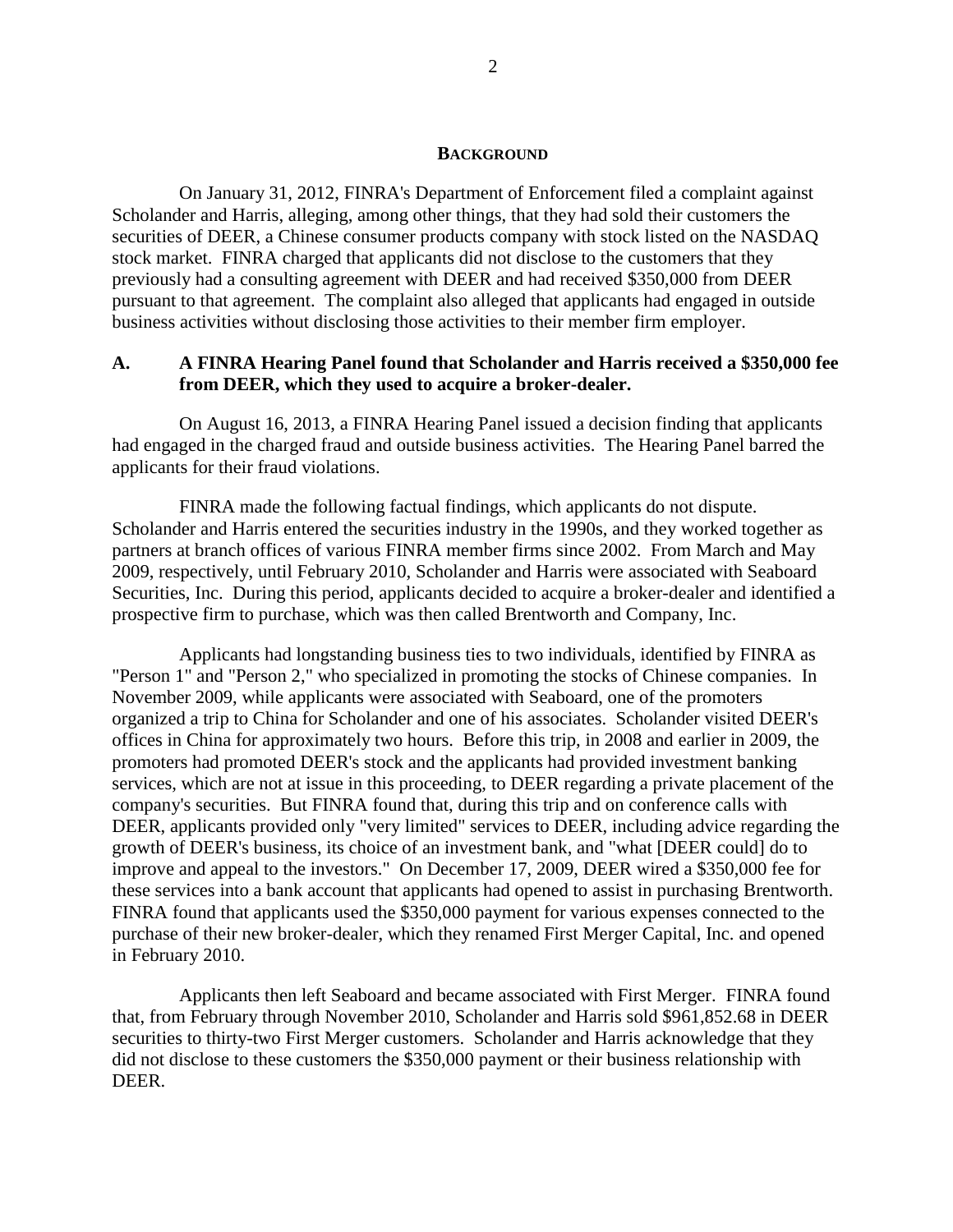#### **B. On appeal, the NAC affirmed the findings of violations and the sanctions imposed.**

Applicants appealed the Hearing Panel's decision to FINRA's National Adjudicatory Council. In affirming the Hearing Panel's findings, the NAC found that "Scholander and Harris were among the primary beneficiaries of the \$350,000 payment [from DEER]" and that their receipt of the payment was material information they were required to disclose to their customers. The NAC cited *Kevin D. Kunz*, in which the Commission found that the existence of a consulting agreement pursuant to which a broker received payments from an issuer whose securities the broker recommended to customers "would have been material to any prospective investor" because "[w]hen a broker-dealer has a self-interest (other than the regular expectation of a commission) in serving the issuer that could influence its recommendation, it is material and should be disclosed."<sup>2</sup> The NAC found that applicants acted with the requisite scienter by acting "at least recklessly," stating that applicants' "ongoing business relationship with DEER gave them obvious conflicts of interest that had the potential to influence their decision of what securities to recommend to their customers." According to the NAC, the failure to disclose this information when recommending the securities was "a highly unreasonable omission that presented a danger of misleading customers."

The NAC found that several aggravating factors applied to applicants' misconduct and that there were no mitigating factors. As a result, the NAC sustained the Hearing Panel's bar of both applicants in all capacities, which it found was an appropriate sanction "to remedy [applicants'] violations, protect investors, and deter others from engaging in similar misconduct." Applicants appeal that decision and ask for a stay of the bar FINRA imposed pending their appeal.

#### **ANALYSIS**

The Commission considers the following in determining whether to grant applicants' motion for a stay: (1) the likelihood that movants will succeed on the merits of their appeal; (2) the likelihood that movants will suffer irreparable harm without a stay; (3) the likelihood that another party will suffer substantial harm as a result of a stay; and (4) a stay's impact on the public interest.<sup>3</sup> Applicants have the burden of establishing that a stay is warranted.<sup>4</sup> For the reasons discussed below, applicants have not met this burden.

<sup>2</sup> *Kevin D. Kunz*, Securities Exchange Act Release No. 45290, 55 SEC 551, 2002 WL 54819, at \*6 & n.30 (Jan. 16, 2002) (citing *Michael A. Niebuhr*, Exchange Act Release No. 36620, 52 SEC 46, 1995 WL 757803, at \*5 (Dec. 21, 1995)).

<sup>3</sup> *See, e.g.*, *Intelispan, Inc.*, Exchange Act Release No. 42738, 54 SEC 629, 2000 WL 511471, at \*2 (May 1, 2000) (citing Rules of Practice, 60 Fed. Reg. 32,738, 32,772 (1995) (comment to Rule of practice 401)).

<sup>4</sup> *See, e.g.*, *Millenia Hope, Inc.*, Exchange Act Release No. 42739, 2000 WL 511439, at \*1 (May 1, 2000) ("The party requesting the stay has the burden of proof.").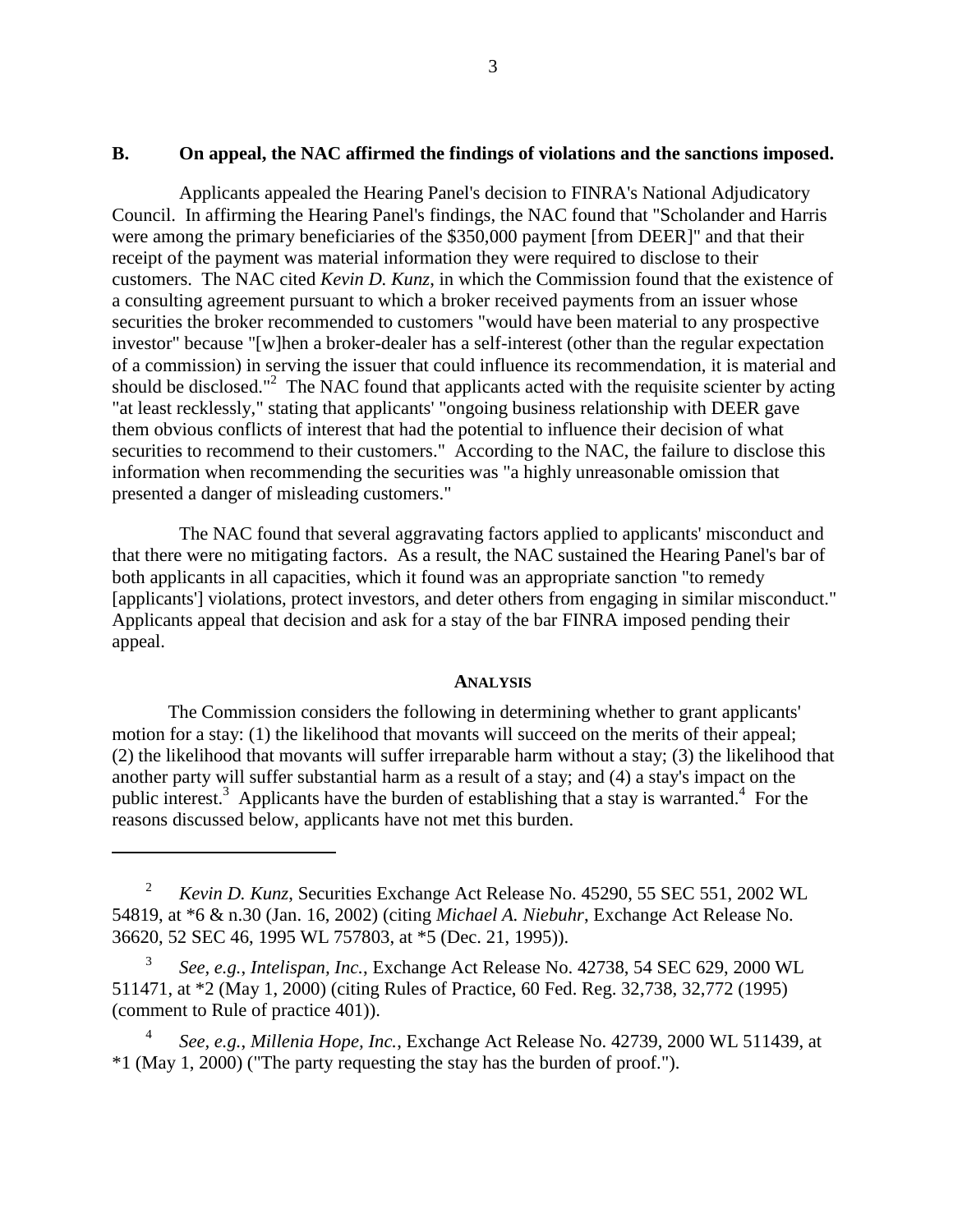## **A. Applicants have not shown a likelihood that they will succeed on the merits of their appeal.**

Final resolution of applicants' appeal must await the Commission's determination on the merits. But based on the briefs the parties have filed so far, there does not appear to be a likelihood that applicants will succeed. Applicants largely repeat the arguments they made during the proceeding below, which the NAC rejected. The NAC's reasoning is supported by the record before us.

A violation of Section 10(b) of the Exchange Act and Rule 10b-5(b) thereunder requires a showing that: (1) applicants made a material misrepresentation or omission; (2) applicants acted with scienter; and  $(3)$  the conduct occurred in connection with the purchase or sale of securities.<sup>5</sup> Such a showing is also sufficient to establish violations of FINRA Rules 2020 and 2010.<sup>6</sup> For the reasons discussed below, applicants have not shown a likelihood that the Commission will reverse FINRA's finding that applicants violated these provisions.

# **1. Applicants admit that they did not disclose their business relationship with DEER to customers, and they have not shown that the Commission is likely to reverse FINRA's finding that this information was material.**

Although applicants admit that they did not disclose the \$350,000 payment or their other business dealings with DEER to customers, applicants argue that they had no duty to disclose the information and that the information was not material. Information is material if there is a "substantial likelihood that the disclosure of the omitted fact would have been viewed by the

 $\overline{a}$ 

6 FINRA Rule 2020 prohibits members and their associated persons from effecting transactions, or inducing the purchase or sale of a security, by means of any manipulative, deceptive, or fraudulent device. FINRA Rule 2010 requires members and their associated persons to observe "high standards of commercial honor and just and equitable principles of trade," and the Commission has held that a violation of the Exchange Act or any FINRA rule constitutes a violation of Rule 2010. *See, e.g., E. Magnus Oppenheim & Co.*, Exchange Act Release No. 51479, 2005 WL 770880, at \*2 (Apr. 6, 2005) (finding that violation of Exchange Act or other FINRA Rules constitutes a violation of Rule 2010's predecessor, NASD Rule 2110).

<sup>5</sup> *See, e.g., S.W. Hatfield, CPA and Scott W. Hatfield, CPA*, Exchange Act Release No. 73763, 2014 WL 6850921, at \*4 & n.14 (Dec. 5, 2014) (citing 15 U.S.C. § 78j(b); 17 C.F.R. § 240.10b-5(b); *Joseph John VanCook*, Exchange Act Release No. 61039, 2009 WL 4005083, at \*8 (Nov. 20, 2009) (describing requirements for liability under antifraud provisions); *SEC v. Dain Rauscher, Inc.*, 254 F.3d 852, 855-56 (9th Cir. 2001) (noting that the antifraud provisions "forbid making a material misstatement or omission" in connection with the purchase or sale of securities)).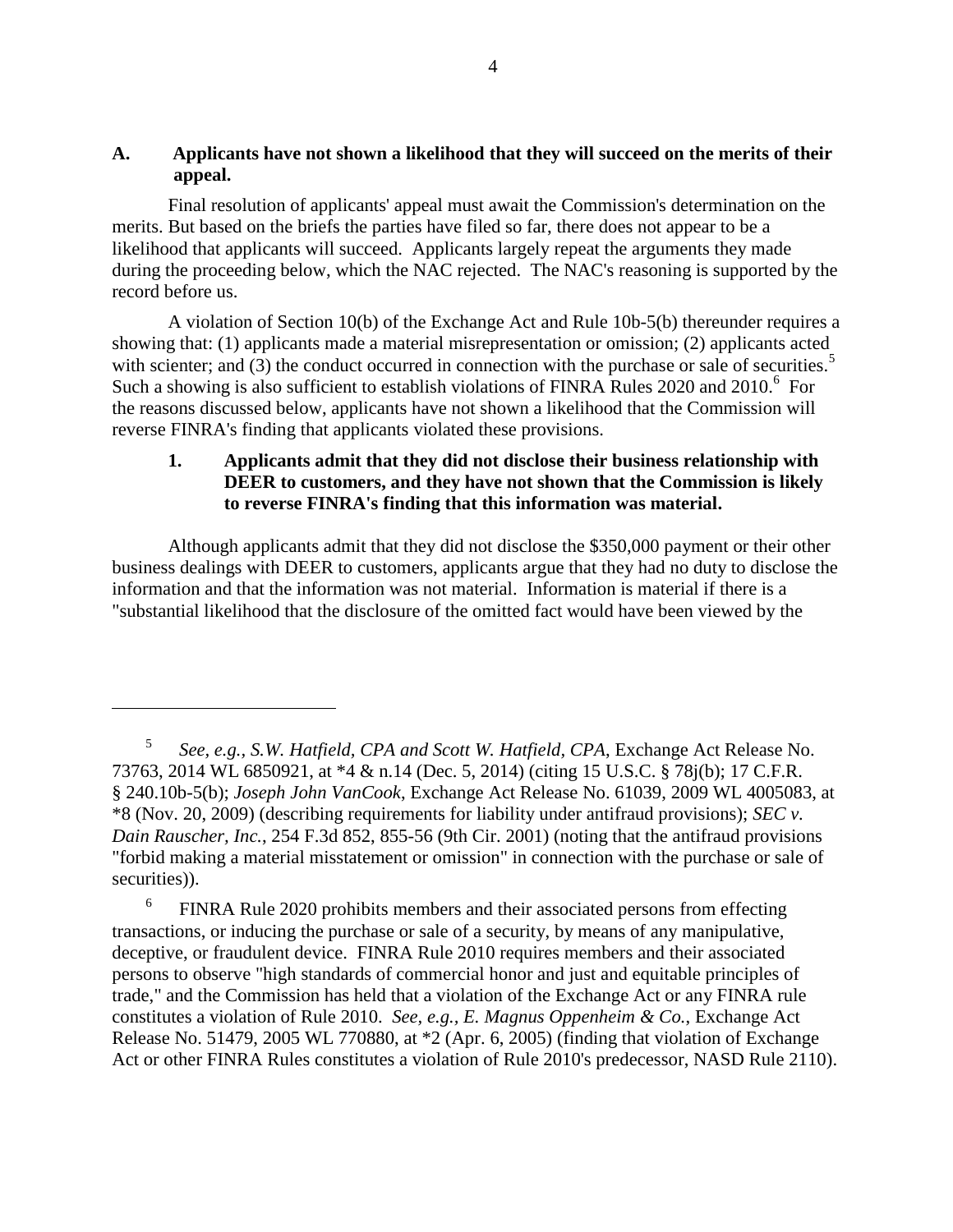reasonable investor as having significantly altered the 'total mix' of information made available."<sup>7</sup>

Applicants claim that they had no obligation to disclose the \$350,000 fee because it was "compensation" and that FINRA had specifically found that there was no evidence "that the advisory fees [for which the DEER payment was made] were related in any way to sales of DEER stock." Applicants state that "[t]here is no general fiduciary duty in an ordinary broker/ customer relationship" and that there was nothing special about the relationship between applicants and their customers (such as customers having entrusted funds to applicants) that created a "duty to disclose the DEER payment as compensation to their customers."

FINRA opposes applicants' position regarding their duty to disclose the information to their customers. FINRA cites authority holding that, "[w]hen recommending securities to a prospective investor, a securities professional must not only avoid affirmative misstatements but also must disclose 'material adverse facts,' including any self-interest that could influence the salesman's recommendation."<sup>8</sup> FINRA contends that "numerous circumstances gave rise to applicants' conflicts of interest," thus requiring applicants to disclose the information to their customers. The circumstances FINRA cites include: (1) applicants' use of the \$350,000 fee to fund the opening of First Merger; (2) the NAC's finding that "it is reasonable to infer that DEER did not make the \$350,000 payment for no reason at all, and that the limited 'advisory services' that Scholander and Harris provided were not the only services that DEER expected for its money"; (3) applicants' business relationship with DEER, dating back to their prior investment banking relationship; and (4) DEER's longstanding relationship with the stock promoters who introduced applicants to DEER and advised applicants regarding their purchase of the firm that became First Merger.

FINRA also opposes applicants' reliance on authority stating that "a registered representative is under no inherent duty to reveal his compensation" and "must reveal the compensation only if he has a 'fiduciary duty' to the customer." In support of this argument, applicants cite *U.S. v. Skelly*, in which the court held that broker respondents had not violated Section 10(b) and Rule 10b-5 by failing to disclose commissions they received from their employer for recommending a particular investment.<sup>9</sup> But FINRA argues that *Skelly* is inapposite because, unlike in that case, applicants here received the compensation at issue from the issuer of the securities they recommended, rather than from their member firm employer.

<sup>9</sup> *U.S. v. Skelly*, 442 F.3d 94, 97 (2d Cir. 2006).

<sup>7</sup> *Basic, Inc. v. Levinson*, 485 U.S. 224, 231-32 (1988) (quoting *TSC Indus., Inc. v. Northway, Inc.*, 426 U.S. 438, 449 (1976)).

<sup>8</sup> *Richard H. Morrow*, Exchange Act Release No. 40392, 1998 WL 556560, at \*6 & n.16 (Sept, 2, 1998) (citing *Gilbert A. Zwetsch*, Exchange Act Release No. 30092, 50 SEC 816, 1991 WL 288614, at  $*2$  (Dec. 18, 1991)).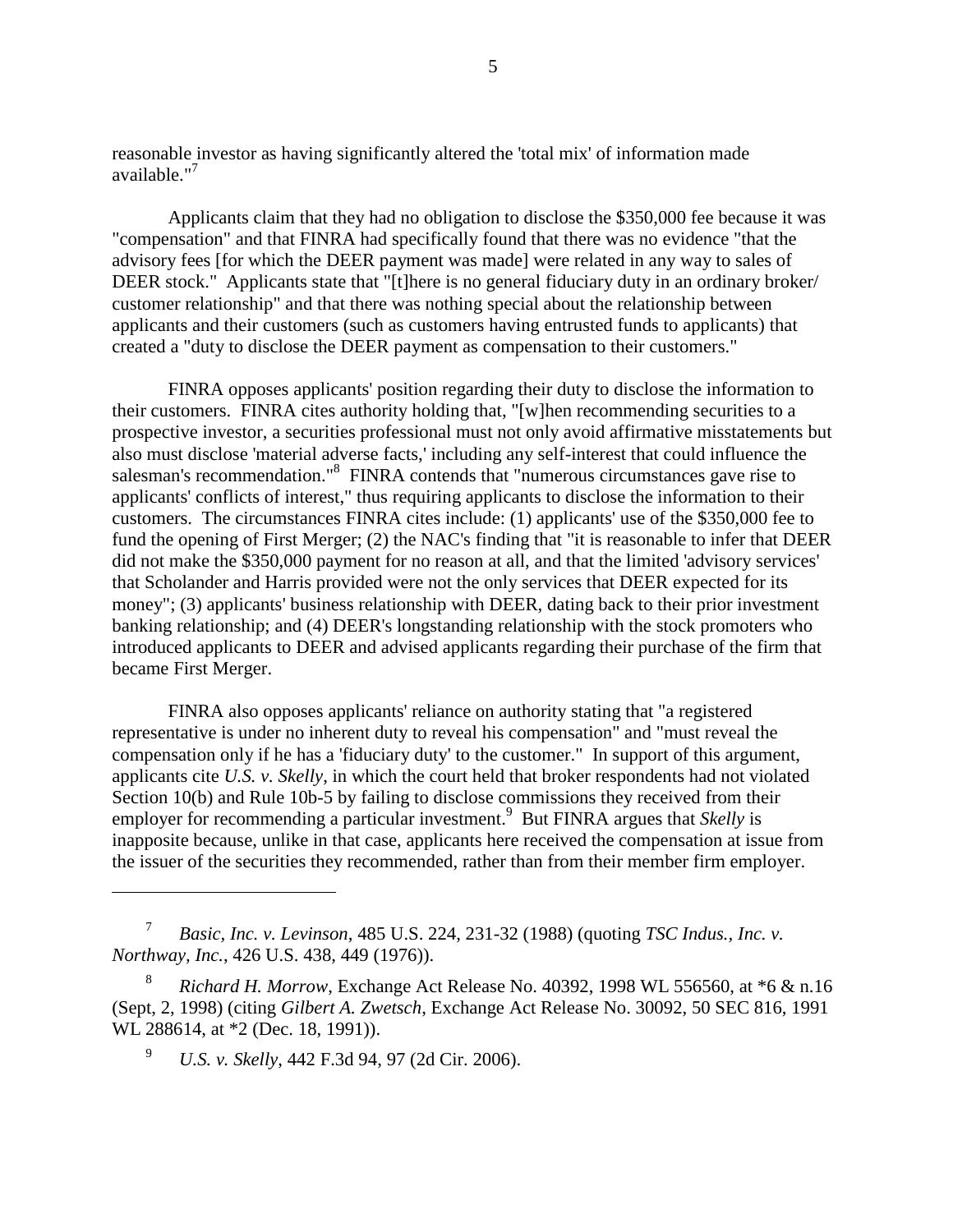FINRA states that, while reasonable customers would expect that their broker is receiving a commission for the securities they sell, they would not expect the broker to have received a \$350,000 fee "from the issuer of the securities [the broker] recommends, [to have] a close and ongoing business relationship with the issuer, or [to have] longstanding and lucrative ties to the issuer's promoters."

FINRA further disputes applicants' characterization of the undisclosed information as not being related to "the narrow task of consummating the transaction" at issue, *i.e.*, the purchase of the DEER securities by applicants' customers.<sup>10</sup> FINRA responds that the information "*did*  concern the specific securities transactions at issue because it was information that would have been important to reasonable investors when engaging in the narrow task of deciding to invest in DEER securities." FINRA further contends that, in any event, applicants' argument that their duty to disclose material information is so limited "is incorrect." In support, FINRA cites the Commission's decision in *Kunz*, where the applicants had sold private placement interests without disclosing in the offering documents that Kunz had a consulting relationship with the issuer, pursuant to which he had received consulting fees, and that the issuer had financed Kunz's firm. The Commission found that such relationships "would have been material to any prospective investor" and "should be disclosed." $^{11}$ 

Applicants do not directly address whether their receipt of \$350,000 from DEER, shortly before selling significant amounts of the security to brokerage customers, created a material conflict of interest. Instead, they characterize *Kunz* and other authority discussing the obligation of registered representatives to disclose conflicts of interest as requiring the disclosure of only "excessive charges to the customers or additional funds to the registered representative that were tied to the particular transaction at issue." But FINRA responds by pointing out that, in many other cases, brokers have been held liable for failing to disclose conflicts of interest that did not relate to commissions or payments specifically related to a given transaction (such as where the broker was a market maker in a given security or had an investment banking relationship with the issuer). $^{12}$ 

<sup>11</sup> *Kunz*, 2002 WL 54819, at \*6.

 $\overline{a}$ 

<sup>12</sup> *See, e.g., Chasins v. Smith Barney & Co.*, 438 F.2d 1167, 1171-72 (2d Cir. 1970) (holding that broker's failure to disclose its role as a market maker of a given security was material because investors "must be permitted to evaluate overlapping motivations through appropriate disclosures, especially where one motivation is economic self-interest"); *Richmark* 

<sup>10</sup> In support of this argument, applicants cite *Press v. Chem. Inv. Servs. Corp*., 166 F.3d 529, 536 (2d Cir. 1999). But *Press* concerned whether a broker-dealer is required to disclose a markup in the context of an arm's length transaction. The court found that the broker-dealer had no duty to disclose the markup because it was not excessive, and disclosure was not otherwise required as a result of the particular broker-dealer duty at issue in that case, which related to the "narrow task of consummating the transaction." *Id.*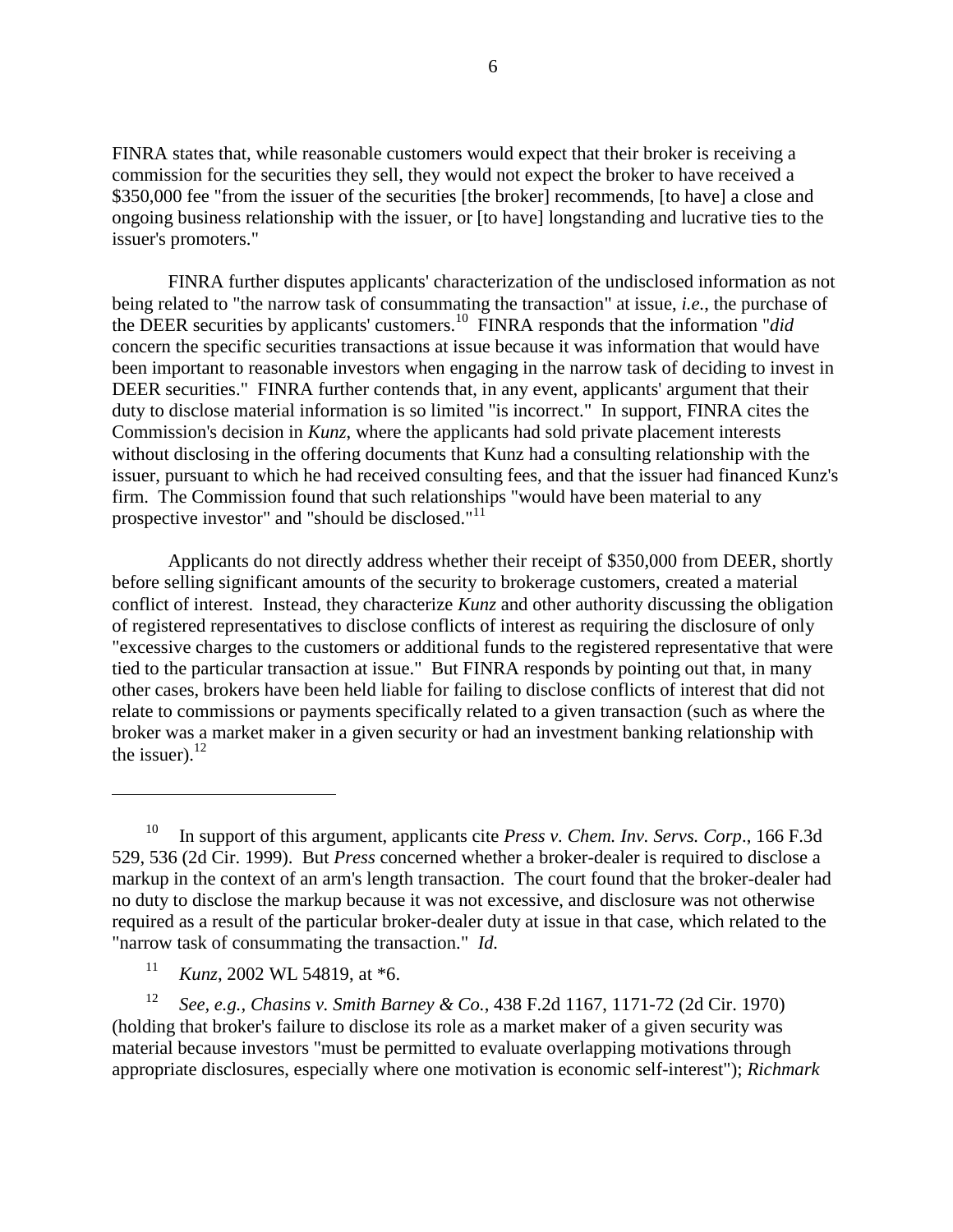On balance, we find that applicants have not shown that they are likely to succeed in their arguments that they had no obligation to disclose the \$350,000 fee or that this information was not material.

## **2. Applicants do not dispute that their failures to disclose were "in connection with" the purchase or sale of securities.**

Applicants do not dispute that their failure to disclose their consulting fees and other relationships were "in connection with" the purchase or sale of securities, as required under Exchange Act Section 10(b). The Commission has "consistently adopted a broad reading of the 'in connection with' requirement,"<sup>13</sup> and it appears that this prong of the Section 10(b) analysis is satisfied here.

## **3. Applicants have not shown that the Commission is likely to reverse the NAC's finding that they acted with scienter.**

As discussed above, to sustain a finding that an applicant violated Exchange Act Section 10(b), the Commission must find that the applicant acted with scienter. Scienter includes recklessness, defined as conduct that is "an extreme departure from the standards of ordinary care … to the extent that the danger [of deceiving investors] was either known to the [applicant] or so obvious that the [applicant] must have been aware of it."<sup>14</sup>

Applicants claim that they did not act with scienter because their failures to disclose fall into what they describe as a "grey area" of the law and thus it was not an "extreme departure" for them to fail to disclose the information. In support of this argument, applicants claim that "no one at First Merger or acting on behalf of First Merger who was aware of the fee—which included a securities lawyer and the Chief Compliance Officer at the firm who held a Series 24 license and was also the supervisor of the trades—thought that it needed to be disclosed."

FINRA asserts that applicants did, in fact, act recklessly. FINRA points out that applicants were aware of the \$350,000 payment and their business dealings with DEER and, as a result, "must have known that these conflicts had the potential to influence their decision of what securities to recommend to clients" and that "failing to disclose these conflicts of interest

<sup>13</sup> *S.E.C. v. Zandford*, 535 U.S. 813, 819 (2002).

<sup>14</sup> *Sundstrand Corp. v. Sun Chem. Corp*., 553 F.2d 1033, 1045 (7th Cir. 1977); *Hollinger v. Titan Corp*., 914 F.2d 1564, 1569-70 (9th Cir. 1990).

 $\overline{a}$ ( . . . footnote continued)

*Capital Corp.*, Exchange Act Release No. 48758, 2003 WL 22570712, at \*6 (Nov. 7, 2003) (finding that, where applicant had an investment banking relationship with issuer, applicants were "obligated to disclose their financial incentive in recommending [the issuer's securities] so that investors could make an informed judgment").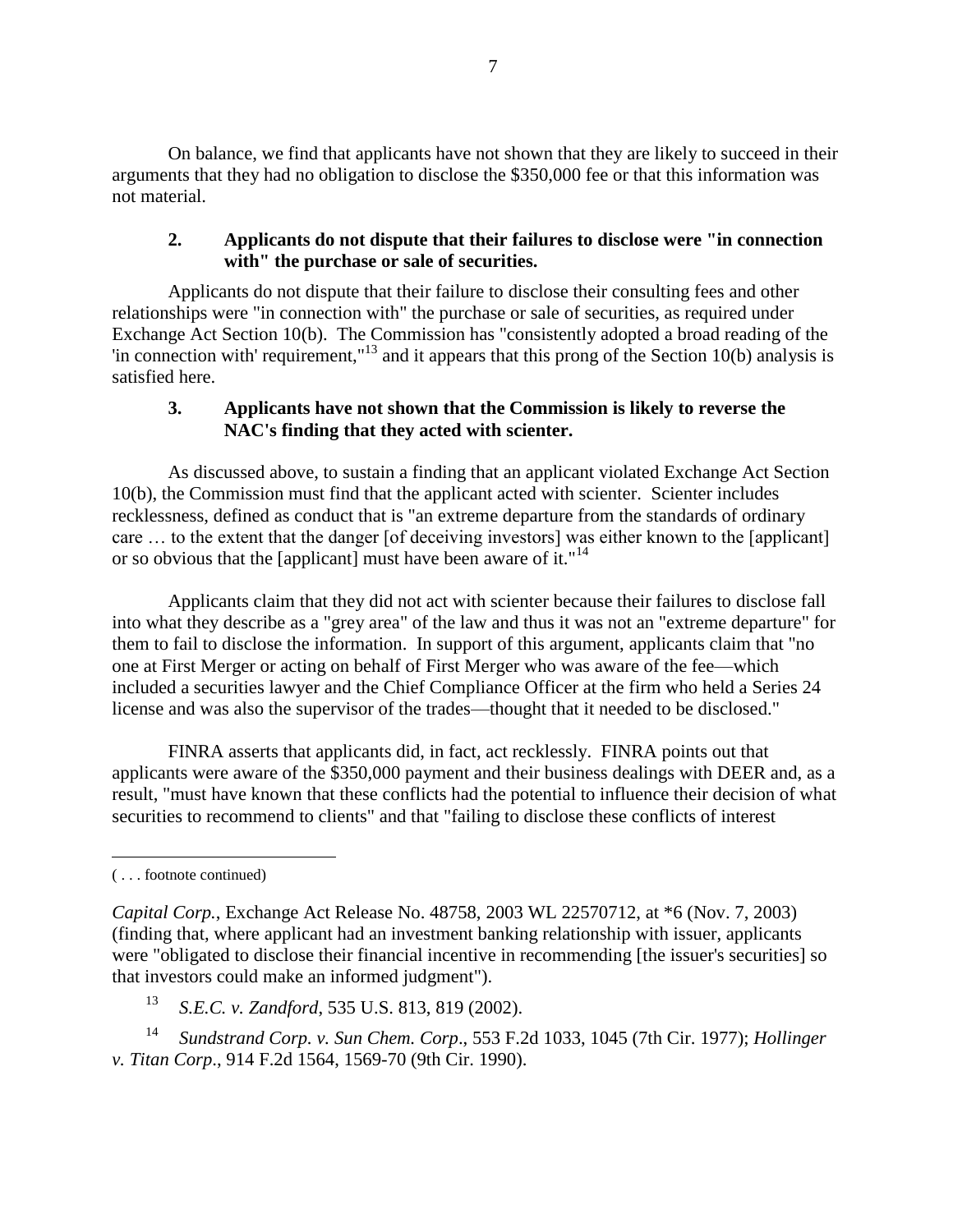presented the danger of misleading customers that applicants had no conflicts of interest when selling DEER securities." FINRA notes that applicants cite no evidence to support their claim that no First Merger official requested that they disclose the information.

Applicants have not shown that they are likely to succeed in their argument that the evidence does not support a finding that they acted with scienter.

## **4. Applicants have not shown a likelihood that the Commission will determine that the bars FINRA imposed are excessive or oppressive.**

Applicants contend that a stay is warranted because a bar is an excessive sanction for their misconduct. Reiterating their claim that their violations fall into a "grey area" regarding the obligation to disclose the information, applicants argue that their conduct is not egregious and thus a bar is unwarranted. As discussed above, applicants have not shown a likelihood of success with respect to their claim that they were not obligated to disclose the information regarding their relationship with DEER.

Applicants also assert that FINRA failed to consider certain factors they claim are mitigating. Specifically, applicants argue that: (1) they lack prior disciplinary history; (2) the violations stem from a single incident (the \$350,000 DEER payment); (3) according to applicants, they did not conceal the DEER payment from anyone; (4) no customers were harmed by their failure to disclose the information; (5) their conduct was not reckless; and (6) they had not ignored warnings from FINRA or another regulator that they were obligated to disclose the information. Applicants additionally claim that FINRA imposed considerably lesser sanctions in *Kunz* for relatively similar violations and in its settlement agreement with First Merger's Chief Compliance Officer.

FINRA disputes applicants' claim that certain factors are mitigating. FINRA notes that, as the Commission has held consistently, a lack of disciplinary history is not mitigating for sanctions purposes.<sup>15</sup> FINRA next disputes applicants' claim that the violations stem from a "single incident," noting that applicants engaged in a large number of separate transactions over a nine-month period and that, in addition to the \$350,000 fee, they "also failed to disclose the conflicts of interest that derived from the applicants' ongoing business relationship with DEER, which arose from their longstanding and lucrative relationship with . . . the promoters of DEER securities." FINRA also contends that applicants' claim that they did not seek to conceal the fee

<sup>15</sup> *See, e.g., John B. Busacca III*, Exchange Act Release No. 63312, 2010 WL 5092726, at \*16 & n.77 (Nov. 12, 2010) (citing *Rooms v. SEC,* 444 F.3d 1208, 1214 (10th Cir. 2006); and *Philippe N. Keyes*, Exchange Act Release No. 54723, 2006 WL 3313843, at \*6 (Nov. 8, 2006) ("[L]ack of disciplinary history is not mitigating for purposes of sanctions because an associated person should not be rewarded for acting in accordance with his duties as a securities professional.")).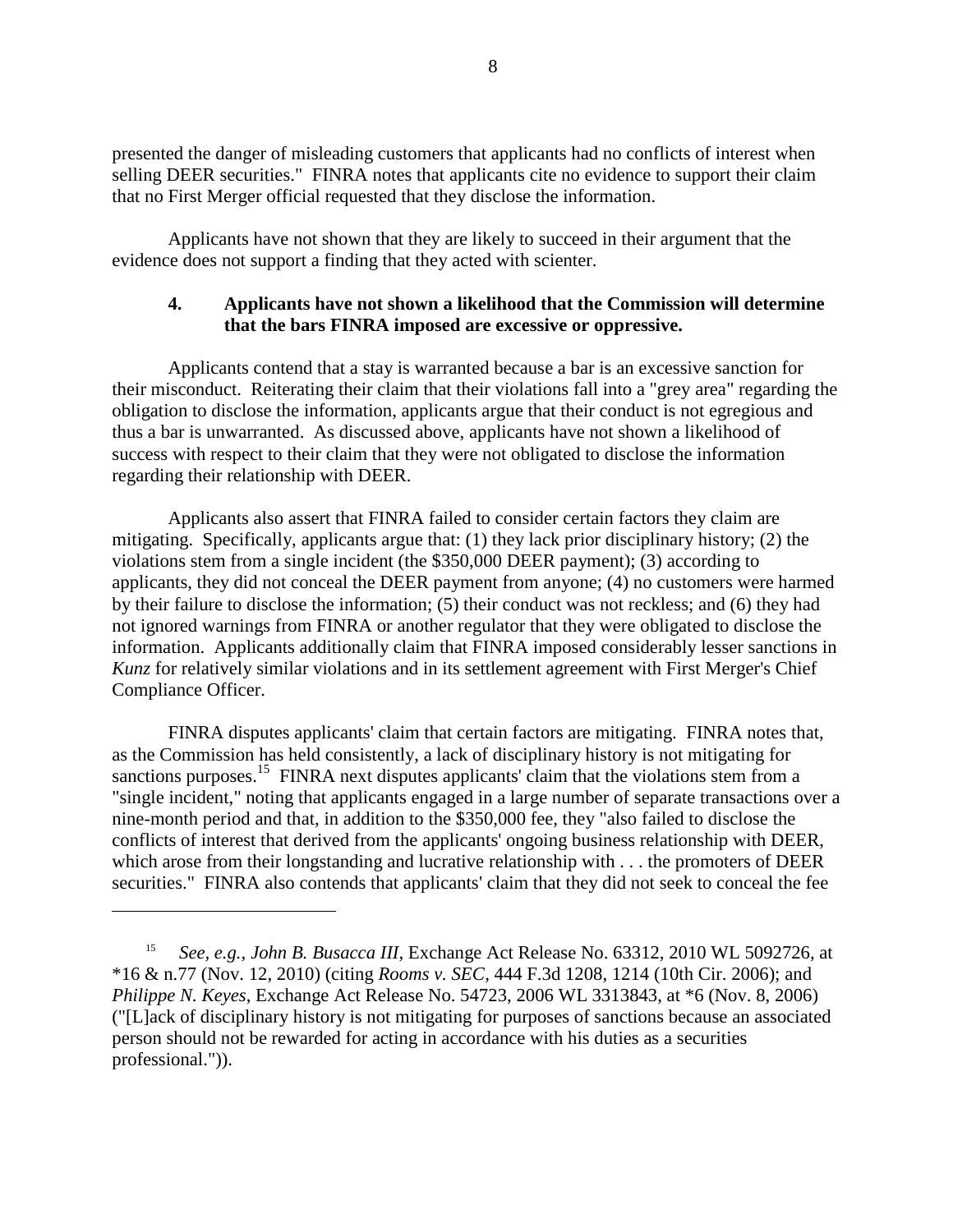from anyone is without merit. FINRA points out that applicants did not disclose the information to the customers and alleges that they provided inaccurate and misleading information to FINRA investigators. FINRA also rejects applicants' argument that the alleged lack of customer harm is mitigating. Even if applicants' assertion is correct, such a finding would not be mitigating.<sup>16</sup>

FINRA also opposes applicants' attempts to compare the sanctions FINRA imposed to sanctions imposed in other cases. The Commission has consistently held that "the appropriateness of the sanctions imposed depends on the facts and circumstances of the particular case and cannot be determined precisely by comparison with action taken in other cases."<sup>17</sup> Likewise, applicants' reliance on the sanctions imposed in the settled proceeding against First Merger's compliance officer is misplaced. The Commission has observed repeatedly that "comparisons to sanctions in settled cases are inappropriate" in determining the appropriate sanction for a given violation because pragmatic considerations justify the acceptance of lower sanctions in negotiating a settlement "such as the avoidance of time-andmanpower-consuming adversary proceedings."<sup>18</sup> Further, "[l]itigated cases typically present a fuller, more developed record of facts and circumstances for purposes of assessing appropriate sanctions than do settled matters."<sup>19</sup>

<sup>17</sup> *Dennis S. Kaminski*, Exchange Act Release No. 65347, 2011 WL 4336702, at \*13 (Sept. 16, 2011). *See also Butz v. Glover Livestock Comm'n Co., Inc.*, 411 U.S. 182, 187 (1973) (holding that "[t]he employment of a sanction within the authority of an administrative agency is . . . not rendered invalid in a particular case because it is more severe than sanctions imposed in other cases"); *Geiger v. SEC*, 363 F.3d 481, 488 (D.C. Cir. 2004) (holding that, because the "Commission is not obligated to make its sanctions uniform," court would not compare sanction imposed in case to those imposed in previous case).

<sup>16</sup> *Edward S. Brokaw*, Exchange Act Release No. 70883, 2013 WL 6044123, at \*18 & n.137 (Nov. 15, 2013) ("[T]he absence of . . . customer harm is not mitigating, as our public analysis focus[es] . . . on the welfare of investors generally.") (citing *Howard Braff*, Exchange Act Release No. 66467, 2012 WL 601003, at \*7 & n.25 (Feb. 24, 2012) (internal quotations omitted); *PAZ Sec., Inc.*, Exchange Act Release No. 57656, 2008 WL 1697153, at \*5 (Apr. 11, 2008) (holding that applicants' failures to comply with NASD rules "are not mitigated because those failures did not, in themselves, produce a monetary benefit to Applicants or result in injury to the investing public"), *petition denied*, 566 F.3d 1172 (D.C. Cir. 2009); *Coastline Fin., Inc.*, Exchange Act Release No. 41989, 54 SEC 388, 1999 WL 798874, at \*5 (Oct. 7, 1999) (rejecting absence of customer harm as a mitigating factor for sanctions)).

<sup>18</sup> *Kent M. Houston*, Exchange Act Release No. 71589, 2014 WL 651953, at \*7 (Feb, 20, 2014).

<sup>19</sup> *Id.*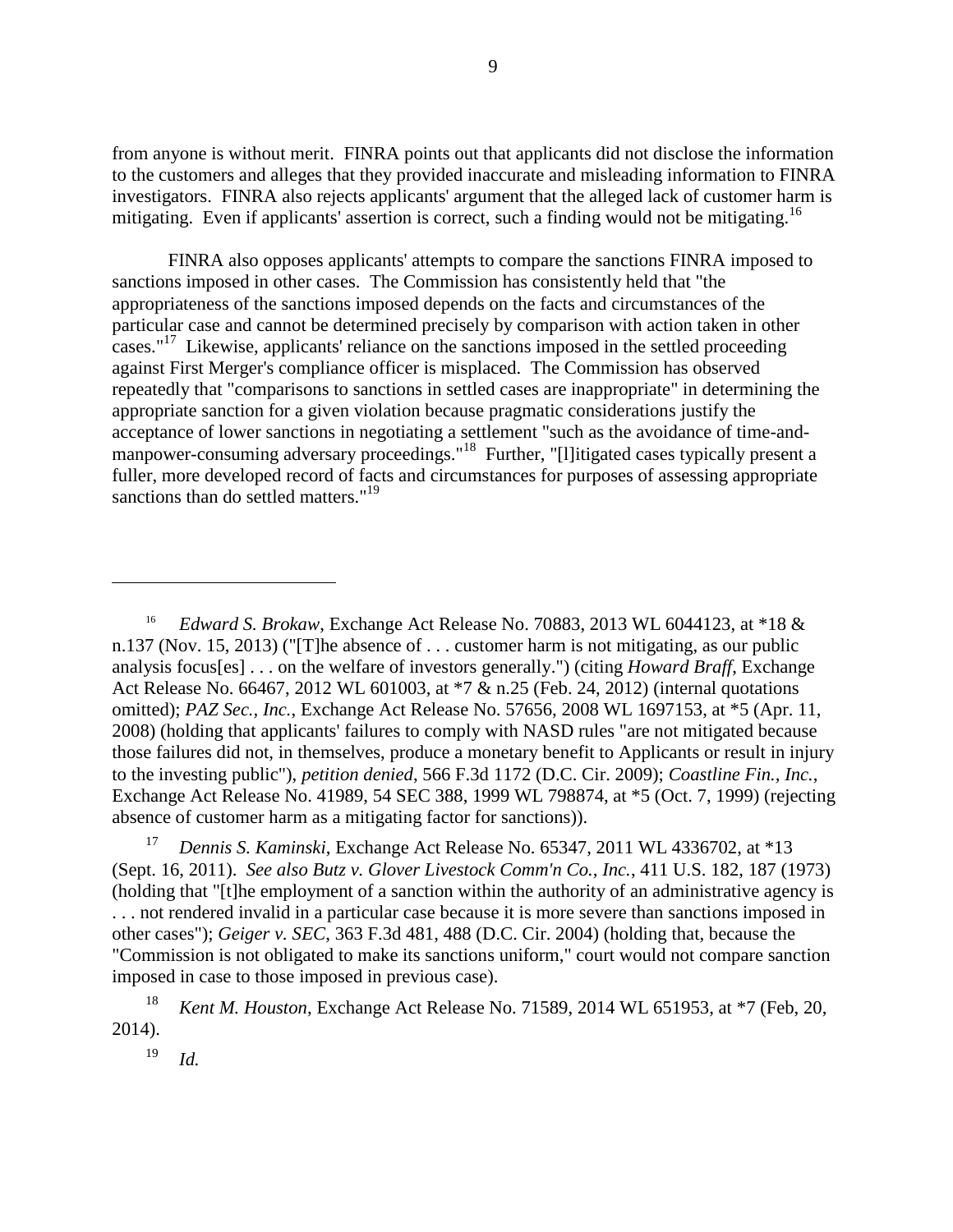In addition, FINRA cites three aggravating factors in support of the NAC's finding that applicants' misconduct was egregious and warranted a bar. Specifically, FINRA notes that applicants: (1) sold nearly \$1 million in DEER securities to thirty-five customers over a ninemonth period; (2) engaged in misconduct that provided them with a monetary gain; and (3) provided inaccurate or misleading testimony to FINRA investigators during on-the-record interviews regarding the timing of the visit to DEER's facilities in China and their financial contributions toward the purchase of the firm that became First Merger.

For all of the foregoing reasons, applicants have not met their burden of showing that there is a likelihood that they will succeed on the merits of their appeal.

## **B. Applicants have not shown a likelihood that they will suffer irreparable harm or another party will suffer substantial harm.**

Applicants state that without a stay, irreparable harm will result to applicants, to the employees of Radnor Research & Trading Company, LLC, a broker-dealer with which applicants were associated until recently, and to applicants' parents, "who suffer from debilitating diseases and for whom [applicants] are the sole providers." Citing an affidavit from the CEO of Radnor Research, applicants claim that it is "highly likely" that their branch office will have to close if a stay is not granted. According to applicants, such a closure "will likely lead to [the Radnor Research employees'] unemployment, resulting in significant and irreparable harm to them and their families due to their loss of livelihood." Applicants further claim that, absent a stay, they will suffer reputational harm.

In response to applicants' irreparable harm arguments, FINRA notes that the Commission has held repeatedly that "'the fact that an applicant may suffer financial detriment does not rise to the level of irreparable injury warranting issuance of a stay."<sup>20</sup> FINRA further states that applicants have introduced no evidence regarding Radnor Research's financial condition to support the claims in the CEO's affidavit that, absent a stay, it is "highly likely" that applicants' branch office would close. FINRA further notes that, in any event, the Commission has refused generally to grant stays based on applicants' claims that sanctions will negatively affect a business.<sup>21</sup> FINRA also opposes applicants' claim that the reputational harm they will suffer in

<sup>20</sup> *Mitchell T. Toland*, Exchange Act Rel. No. 71875, 2014 WL 1338145, at \*2 (Apr. 4, 2014) (quoting *Robert J. Prager*, Exchange Act Rel. No. 50634, 2004 WL 2480717, at \*1 (Nov. 4, 2004)); *see also Associated Sec. Corp. v. SEC*, 283 F.2d 773, 775 (10th Cir. 1960) (stating that the ''necessity of protection to the public far outweighs any personal detriment").

 $\overline{a}$ 

<sup>21</sup> *See, e.g., Al Rizek*, Exchange Act Release No. 41972, 1999 WL 955890, at \*2 (Oct. 1, 1999) (finding that, despite applicant's claim that, in the absence of stay, he would be forced to close his securities firm, applicant had engaged in egregious conduct and "[a]ny harm that he may suffer from the denial of his stay request is outweighed by the danger he poses to customers and potential customers" but granting limited 60-day stay to allow applicant "to avail himself of his appellate rights" by "apply[ing] for a stay from a court of appeals"). The court of appeals